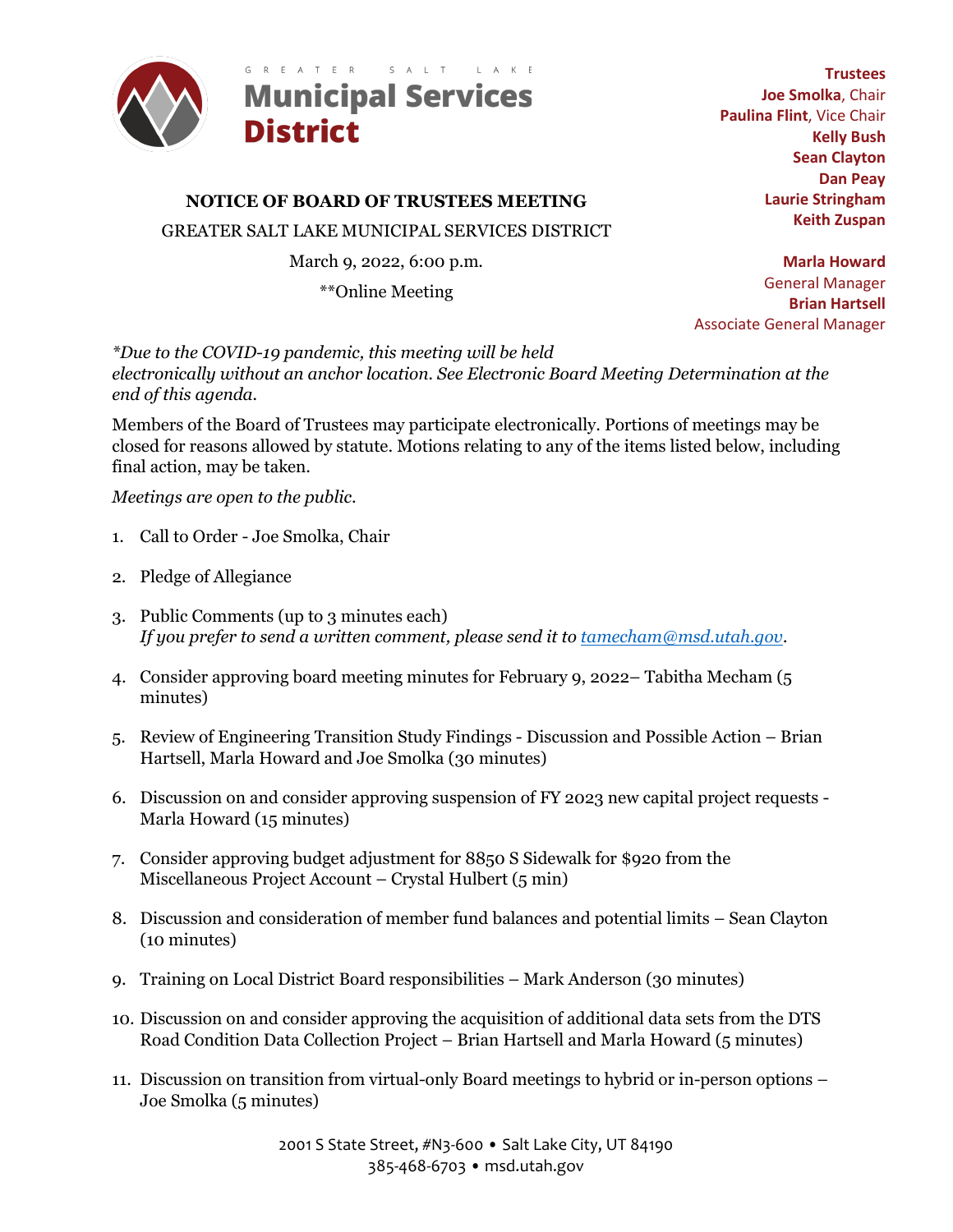- 12. Discussion on legislative updates Mark Anderson (10 minutes)
- 13. General Manager report Marla Howard, General Manager (10 minutes)
- 14. Other Metro Township, Town, Unincorporated County and Greater Salt Lake Municipal Services District business (Discussion)
- 15. Discussion of future agenda items
- 16. Discussion of the character, professional competence, or physical or mental health of an individual (possible closed meeting pursuant to Utah Code Ann.  $\S$  52-4-205(1)(a))
- 17. Discussion of pending or reasonably imminent litigation (possible closed meeting pursuant to Utah Code Ann. § 52-4-205(1)(c))
- 18. Adjourn

Anticipated meeting duration: 2:15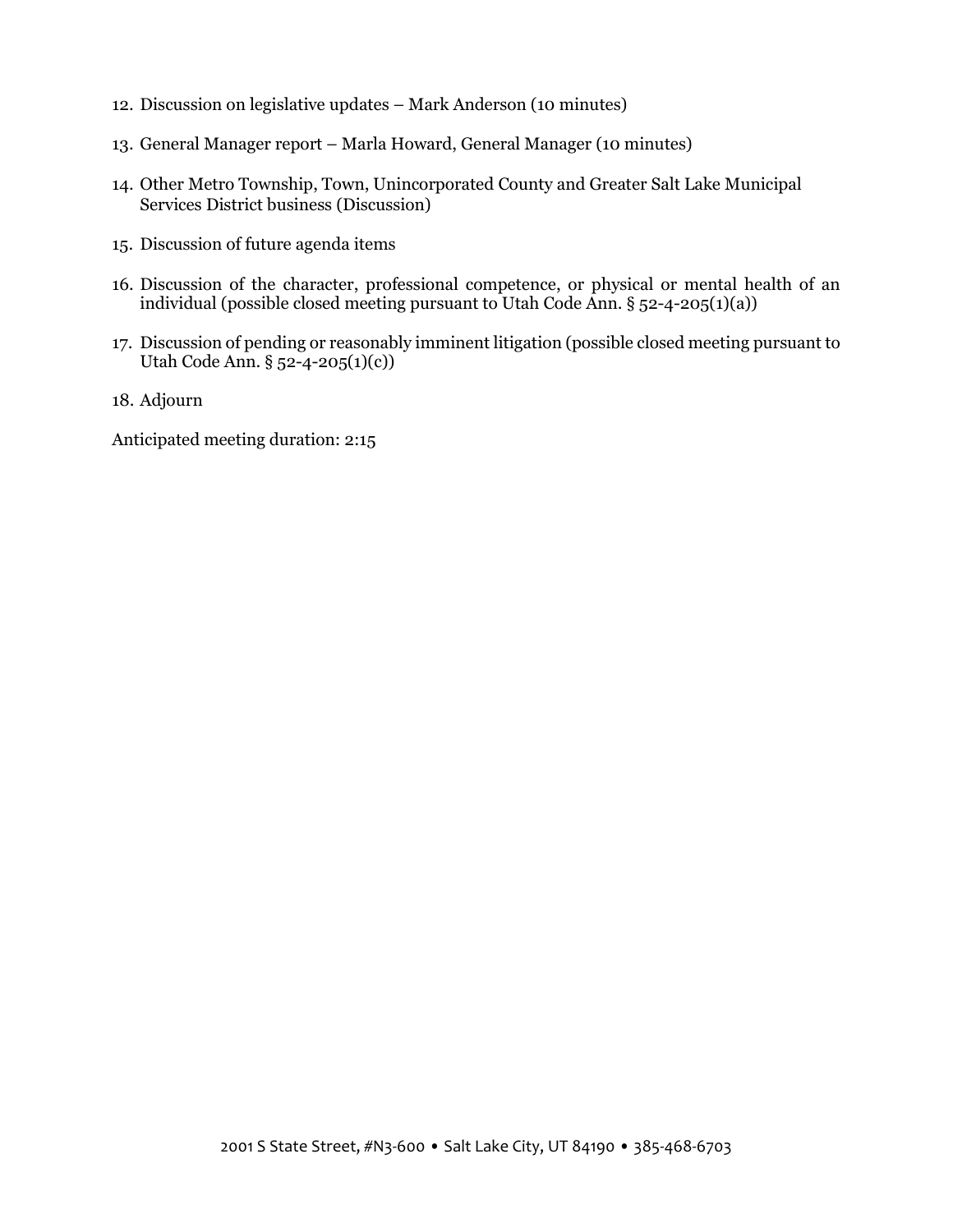#### Video and Audio

#### **Join from the meeting link**

<https://slco.webex.com/slco/j.php?MTID=m5b43caf9fc7f616bde87da41f72e493d>

#### **Join by meeting number**

Meeting number (access code): 2490 113 4305 Meeting password: efMCJUpy442

## **Tap to join from a mobile device (attendees only)**

[+1-213-306-3065,,24901134305##](tel:%2B1-213-306-3065,,*01*24901134305%23%23*01*) United States Toll (Los Angeles) [+1-602-666-0783,,24901134305##](tel:%2B1-602-666-0783,,*01*24901134305%23%23*01*) United States Toll (Phoenix)

### **Join by phone**

+1-213-306-3065 United States Toll (Los Angeles) +1-602-666-0783 United States Toll (Phoenix) [Global call-in numbers](https://slco.webex.com/slco/globalcallin.php?MTID=m4d6ba9283b6a9b513ff6cba16d9445f3)

## **Join from a video system or application**

Dia[l 24901134305@slco.webex.com](sip:24901134305@slco.webex.com) You can also dial 173.243.2.68 and enter your meeting number.

## **Join using Microsoft Lync or Microsoft Skype for Business**

Dial [24901134305.slco@lync.webex.com](sip:24901134305.slco@lync.webex.com)

## Electronic Board Meeting Determination

Consistent with Section 52-4-207 of the Utah Open and Public Meetings Act, and acting as Chair of the Board of Trustees of the Greater Salt Lake Municipal Services District (the District) I, Joe Smolka, have made the following written determinations in support of my decision to hold and convene electronic meetings of the District Board without a physical anchor location:

- 1. Conducting Board meetings with an anchor location that is physically accessible for members of the public to attend in person presents a substantial risk to the health and safety of individuals present at the anchor location.
- 2. This determination is based upon the following facts, among others:
	- a. The District remains under a state of public health emergency related to the ongoing COVID-19 pandemic, and significant, continued person-to-person transmission of the SARS-CoV-2 virus and the associated Omicron variant continues to occur in our county with extremely high case rates, with institutions and persons being required to take precautions, including limiting "in-person" interactions and providing physical distancing guidelines;